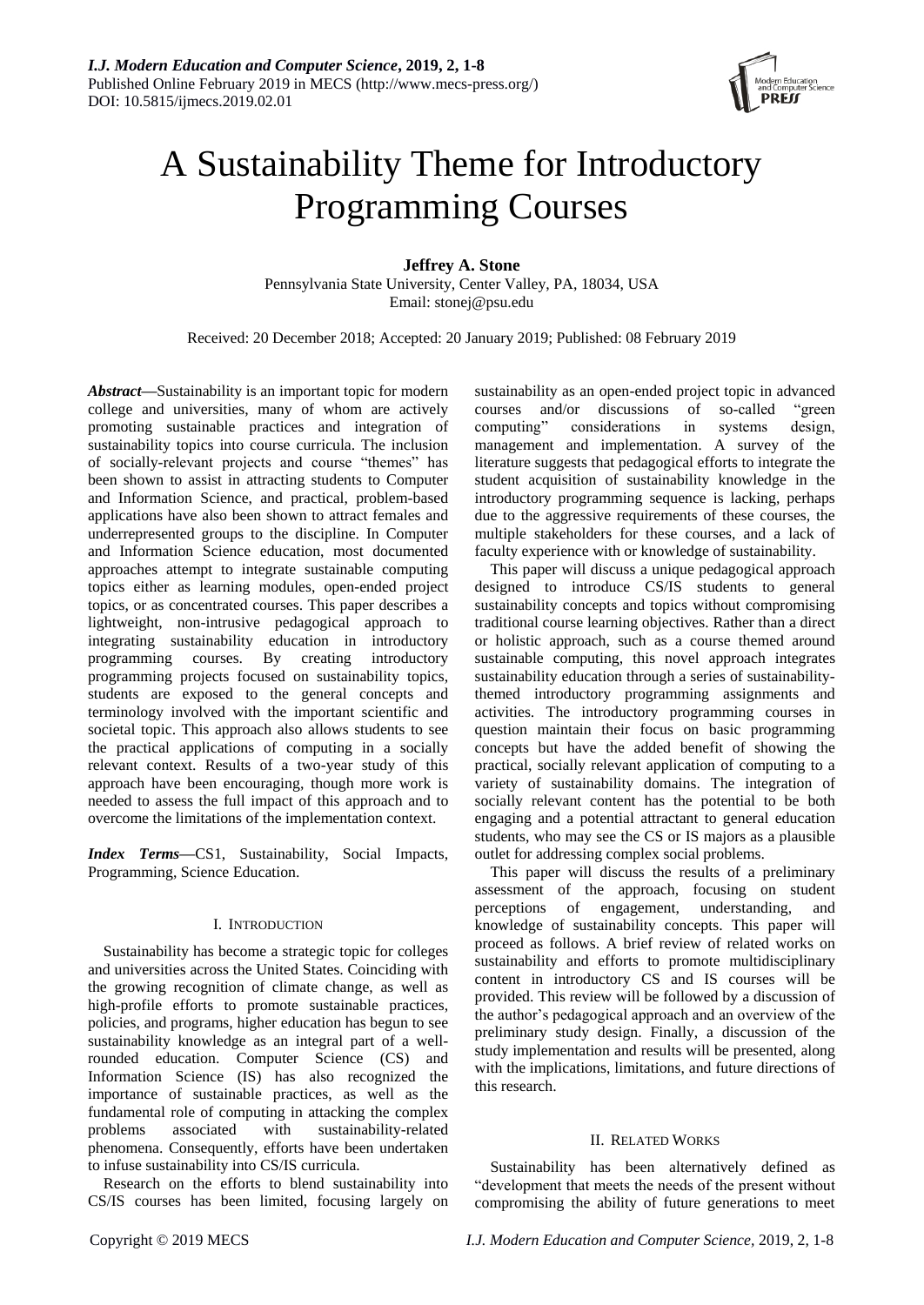their own needs" [1] and "the simultaneous pursuit of human health and happiness, environmental quality and economic well-being for current and future generations" [2]. Sustainability has been identified by both political organizations, such as the United Nations [1] and U.S. Environmental Protection Agency [3], and by academic institutions as an important priority moving forward. In CS education, the importance of sustainability is evident in formal computing curricula. Sustainability is mentioned specifically in ABET accreditation criteria for Engineering [4] but not for computing programs; however, ABET does identify "An ability to analyze the local and global impact of computing on individuals, organizations, and society" and "An understanding of professional, ethical, legal, security and social issues and responsibilities" as student outcomes [5].

Colleges and universities have been proactively building policies and programs designed to promote sustainable practices, and several professional organizations have been formed to support these efforts (e.g. AASHE, Association for the Advancement of Sustainability in Higher Education) [6,7]. Beyond the implementation of sustainable practices, many universitylevel academic institutions have been experimenting with the infusion of sustainability into course curricula.

Sustainability knowledge and practice is and will continue to be an important element of both personal behavior and professional responsibility. For CS majors, professional concerns may arise in projects requiring adherence to sustainability-related regulations or policies, among other things; consequently, CS curricula is increasingly reflecting an awareness of sustainability concerns. In CS education, the amount of published research involving the use of sustainability-themed modules or courses in Computer Science is relatively small. The relevant literature describes several attempts at integrating sustainability into CS curricula. These approaches normally focus on the relationship between IT and sustainability, such as "green computing" modules and a variety of multidisciplinary, complex, and relatively open-ended project topics (e.g. [6,7,8,9,10,11]). Several authors have also advocated for sustainability integration and have noted barriers to such efforts. A lack of faculty expertise, competing priorities, and a lack of resources are all commonly cited barriers (e.g. [7,12]).

## *A. Sustainability for Diverse Enrollments*

Though evidence points to a recent uptick in computing enrollments in the United States [13], computing majors have traditionally struggled with attracting a diverse set of students. Dedicated efforts to engage and attract a diverse set of students to computing majors often focus on infusing multidisciplinary concerns into introductory programming courses (so-called CS1 style courses), as these courses are used to fulfill requirements for nascent computing majors as well as supporting both other majors and general education. Successful pedagogical approaches have included Media Computation [14,15], animation [16], art [17], film [18],

web design [19], robots [20], and the use of "real" datasets obtained from online sources [21,22].

Arguments in favor of these "alternative" pedagogical approaches include meeting student interests and providing tangible, socially relevant course topics or themes. Females, specifically, have been seen as more likely to become computing majors once they see the tangible applications of computing [23]. Sustainability represents a more recent area of opportunity for a CS1 style course theme. The infusion of sustainability into CS/IS Education has been seen as a potential recruitment tool, perhaps attracting students – especially from underrepresented groups – who value majors with broad social impacts [24,25]. Sustainability provides a universal, socially relevant topic upon which the practical, problembased applications of computing can be demonstrated, thus offering the promise of increased enrollment diversity.

# *B. A Different Approach*

At the author's institution, a directive from central administration asked faculty to integrate sustainability topics in courses as appropriate. Structurally, the approach described in this paper aligns with the "distributed" approach identified by [7,12] whereby sustainability topics are spread across many courses rather than being concentrated in 1-2 courses. The author's approach also builds on Rader et al. [25] by injecting socially relevant projects into introductory programming courses. Unlike many of the approaches mentioned prior, this approach does not concentrate on IT-specific sustainability (e.g. green computing, energy efficient data centers) but rather uses introductory programming projects as a way to educate students about general sustainability concepts. It was also expected that the infusion of a socially-relevant set of projects would serve to both engage students and provide them with incentive to consider CS or IS as their major.

The approach described in the following sections is a means in which sustainability can be infused into CS/IS courses without fully redesigning the course content. The approach offers the benefits of introducing students to sustainability while still focusing on the programming outcomes often found in CS1-style courses. The approach also offers the promise of attracting students to computing majors by providing a socially-relevant project "theme" for the introductory course (or courses).

#### III. THE PEDAGOGICAL APPROACH

A set of introductory programming projects were constructed around various sustainability topics. The projects were used in five introductory programming course sections between fall 2015 and spring 2017. Four CS sections were taught in structured C++ and were comparable in content; one IS section was an introductory Java course for students who had already completed the C++ course, and focused on many of the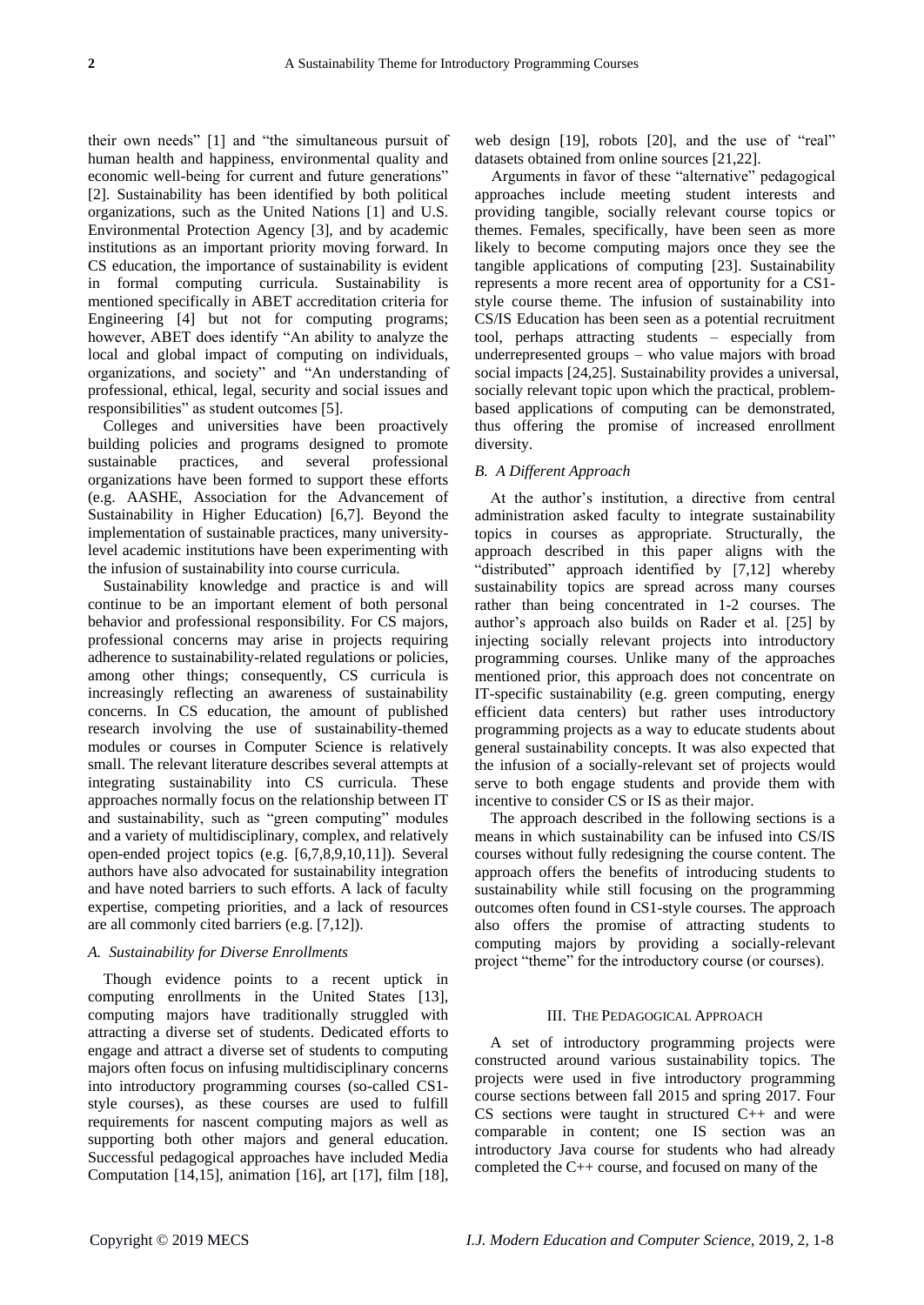same elements (e.g. arithmetic expressions, I/O, conditions, loops, and arrays) as the other sections. Each course typically has an enrollment between 5-15 students per semester.



Fig.1. Elements of the Pedagogical Approach

Besides meeting the programming-centric learning objectives for the courses in question, the purpose of these projects is to introduce sustainability to an audience who otherwise may not have had exposure to these topics. This gentle, less intrusive approach is preferable, given the dense nature of the existing course content. Rather than making sustainability a focus of the course, this approach allows students to learn about these sustainability concepts as a precursor to completing related programming projects. This subtle integration offers students an opportunity to learn about the wider context of the give programming problem. See Fig. 1 for a graphical summary of the pedagogical approach.

# *A. Sustainability-Themed Projects*

Each of the projects related to a single sustainability topic. The directions, made available via the course learning management system (LMS) and the Web (http://sites.psu.edu/sustainabilitycis/cs1-projects/), began with a "background" section prior to the actual program directions. This background section gave a brief description of the sustainability topic, including one or two brief, publicly accessible YouTube videos embedded within the directions (Note: these videos were not created by the author; existing YouTube content was used). The videos were included to provide a secondary yet engaging vehicle by which students could learn about the topic.

Following the background section were the program directions, which revolved around a small problem related to the aforementioned sustainability topic. The project itself was actually measuring students' programming ability, but students were expected to

understand the background material to fully comprehend the problem. Efforts were made to keep the early-course problems relatively simple, as prior research has suggested that introductory students may avoid or struggle with problems that are too open-ended or not perceived as "easy" or "fun" [25,26]. Projects later in the course were of increased complexity. Each project involved a set of programming exercises designed to construct, piece by piece, a small program related to the sustainability concept. Most exercises include sample test cases the students could use to guide their I/O interaction and assess their program's ability to compute correct results. A summary of some of the programming project topics and their relationship to sustainability follows.

*Fuel Efficiency*: This project provides background information on fuel efficiency, emissions, and the benefits of electric cars. Students are asked to create a program that measures fuel efficiency and costs based on user input. Students are also expected to run their program multiple times with specific values, after which a table of results is completed and submitted along with the code; this experimentation is designed to illustrate the relative differences in efficiency and fuel costs between gas and hybrid cars, both sedans and SUVs, for different gas prices. The programming emphasis in this project is on arithmetic expressions and console I/O.

*Wind Power*: This project provides background information on wind (and wind turbines) as a source of renewable energy. Students are asked to create a program that calculates the maximum and actual power produced by a wind turbine, based on user input values for operating efficiency, blade radius, and average wind speed. The programming emphasis in this project is on arithmetic expressions and console I/O.

*Acid Rain*: This project provides background information on the potential Hydrogen (pH) scale, its relationship to Acid Rain, and an example of Acid Rain's effects on Washington D.C. monuments. Students are asked to create a program that classifies a pH value provided by the user (e.g. Alkaline, Acidic, etc.). The programming emphasis in this project is on cascading if statements.

*Recycling*: This project provides background information on recycling and its impacts. The information provided includes examples of various materials, their degradation rate, and the impact of recycling those materials. Students are asked to create a program that allows the user to choose from a set of four recyclable materials, after which information about its degradation rate and recycling impact is output to the screen. The programming emphasis in this project is on switch and if statements.

*Tree Growth*: This project provides background information on trees, growth patterns and their benefits to the environment. Students are asked to create a program that calculates the growth of a tree over time, based on user input parameters. The programming emphasis in this project is on loops.

*Planting Schedules*: Intended as the last assignment in the C++ course sections, this project provides background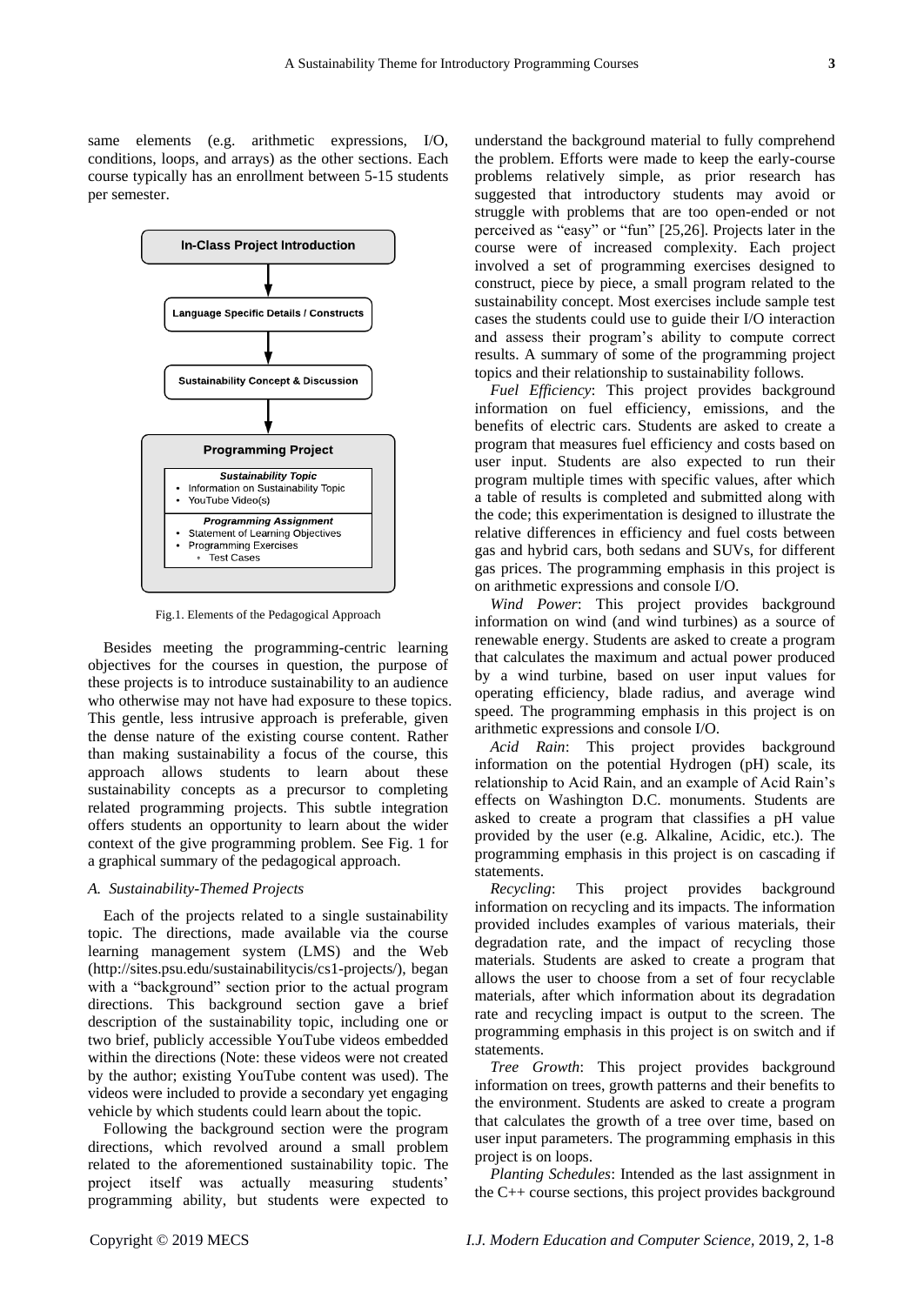information on the benefits of home gardens and urban farming. Students are asked to create a program that constructs a planting schedule for a specific crop, based on user input parameters. The programming emphasis in this project is on loops, arrays, and abstract data types.

*Air Pollution*: This project provides students with background information on air pollution, its sources, and its impacts. Students are asked to create a program that assesses whether or not the user-provided values for various pollutants exceed acceptable levels. The programming emphasis in this project is on loops and arrays.

*Solar Power*: Two distinct projects were used to provide students with information on solar power. Both projects provided background information on solar panels and the use of solar power as renewable energy. One project asked students to create a program to calculate the energy output of a solar panel and the amount of solar radiation captured, based on user input parameters. The second project involved some of the same computations, but students were asked to create a program that listed the amount of solar radiation captured by a panel over time. The programming emphasis in the first project was on arithmetic expressions, whereas the second project emphasized for loops.

*Transportation*: This series of two Java-only projects provides students with background on sustainable transportation and the use of electric vehicles for mass transit. The first project involves creating two supporting Java classes for an abstract graph class; these classes are then integrated into a larger, instructor-provided program that allows users to model a simple transportation network. The second project involves modifying the prior project code to find the shortest paths in a transportation network for efficient scheduling. The programming emphasis in both projects was on class construction, testing, and integration.

#### *B. In-Class Reinforcement*

Besides the background information provided in the project directions, additional reinforcement was provided during the regular class sessions. Discussions of the language-specific content, the project details, and the expected learning outcomes were followed by an in-class discussion on the sustainability topic and its' broader implications. The author/course instructor would introduce the sustainability topic in class, provide a brief introduction to the topic (including a YouTube video) and discuss its importance as both a societal concern and as an application for computing. Students were encouraged to think about the relationship of the topic to their local community and to their daily lives through in-class discussion.

Besides these brief interventions, the courses focused on traditional CS1-style content. The projects were completed almost exclusively outside of class, as in-class exercises were used to reinforce specific course outcomes (e.g. learning the  $C++$  "while" construct). Q&A sessions for the projects were offered at the beginning of each class period, though most instructor-student discussion of the projects occurred through the private LMS messaging tool and the author's weekly office hours.

## *C. Guest Speakers*

The initial plan was to use guest speakers to supplement the instructor's brief discussion of the specific sustainability topics. These guest speakers were intended to provide contextual, detailed perspectives on the various topics. Unfortunately, most of the recruited speakers had to withdraw their participation due to lastminute conflicts and other commitments. As a result, this element of the approach was not fully realized.

In the end, two speakers were used. First, the campus sustainability champion provided an "introduction to sustainability" presentation early in each of the participating courses. This 15-minute presentation provided students with an introduction to sustainability. Information about campus and college-wide sustainability initiatives was also provided. A second speaker was only able to talk to one of the classes during the first year. This campus representative gave a presentation about the use of a solar panel array located on campus. The presentation preceded a prior in-class lab exercise themed around solar panels and computing their power output.

# IV. PRELIMINARY STUDY

The sustainability-based projects and associated pedagogy were first implemented in the fall 2015 semester. An initial study was undertaken to assess student engagement with the sustainability projects, as well as their perceived impact on sustainability knowledge. The purpose of this study was to provide initial feedback on the approach. This feedback will be used to refine the pedagogical approach in future course offerings.

### *A. Research Question*

The central research question was as follows: does the use of sustainability-themed projects in introductory programming courses help students gain a greater understanding and appreciation for sustainability concepts? Considerations of the longer-term impact of the sustainability projects (e.g. greater likelihood of enrolling in a computing major, changes in sustainability-related student behavior) was left to a future study.

## *B. Data Collection*

During the 2015-2016 academic year (Year 1), the authors delivered a short custom survey to all participants at the end of each semester. This survey included questions on demography as well as their perceptions about the impact the sustainability components of the course had on their own knowledge and sustainable practices.

For the 2016-2017 academic year (Year 2), a pre-test survey was administered at the start of the semester to assess student perceptions and practices regarding sustainability. A post-test survey was administered during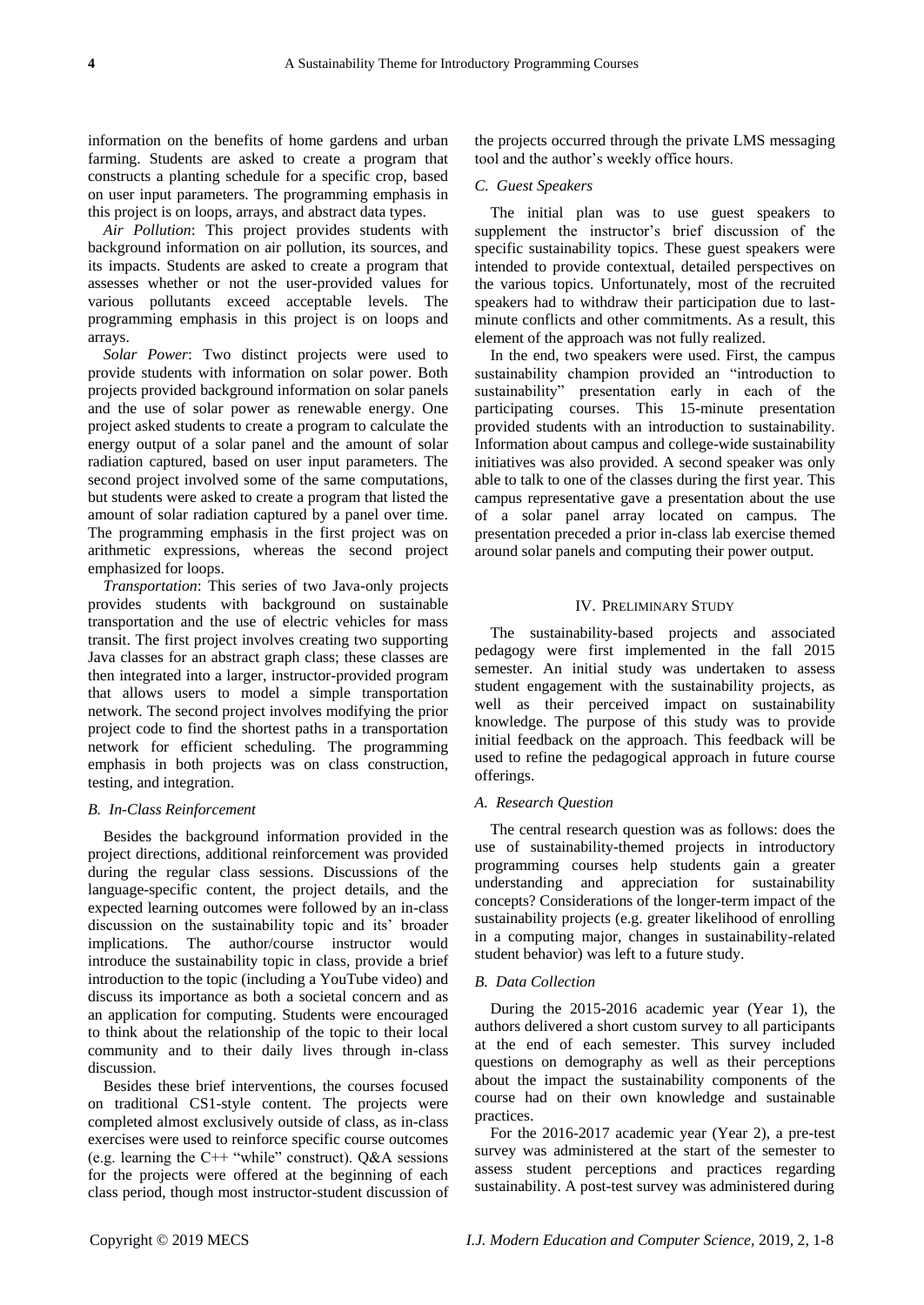the last week of classes to assess the impact of the sustainability components of the course on their own knowledge and sustainable practices. For all semesters, the survey was administered through Survey Monkey (http://www.surveymonkey.com) and all data analysis was performed using SPSS. All research protocols were approved through the Penn State Office of Research Protections (IRB).

Table 1. Descriptive Statistics Year 1 (N=19)

| <b>Statement</b>                                                                                                    | Mean | <b>SD</b> |
|---------------------------------------------------------------------------------------------------------------------|------|-----------|
| This course helped me learn about<br>sustainability.                                                                | 1.95 | 0.62      |
| Assignments and activities for this<br>course enhanced my understanding of<br>sustainability.                       | 2.16 | 0.96      |
| Because of this course, I have a greater<br>appreciation of the role sustainability plays<br>in society.            | 2.00 | 0.75      |
| Because of this course, I have a greater<br>understanding of the basic ideas and<br>concepts behind sustainability. | 2.11 | 0.74      |
| The guest speakers on sustainability added<br>enhanced my learning experience.                                      | 2.47 | 0.91      |

#### V. RESULTS

Participation rates for the surveys varied, as participation was voluntary. For Year 1, 19 students completed the post-test survey  $(55.9\% \text{ of a possible N=34})$ in three course sections. Participants were primarily male  $(84.2\% \text{ N} = 19)$ , White/Caucasian  $(78.9\%)$  and between 18-30 years of age (94.7%). Greater diversity was seen among the class composition: 47.4% (N=19) identified as freshman, 36.8% as sophomores, 10.5% juniors and 5.3% seniors.

For Year  $2$  – the first year of the pre-test/post-test method - seven students completed the pre-test survey  $(38.9\% \text{ of a possible N=18})$  and eight students completed the post-test survey (44.4%) in two course sections. Respondents to the pre-test and post-test surveys were primarily male (78.6%, N=14), White/Caucasian (64.3%) and all were between 18-30 years of age (N=14). In terms of class composition, 28.6% (N=14) identified as freshman, 57.1% as sophomores, and 14.3% as juniors.

## *A. Perceptions of Impact in Year 1*

During the final week of each course section, students were given five statements and asked to respond to them using a five-level Likert scale (1=Strongly Agree, 2=Agree, 3=Neutral, 4=Disagree, 5=Strongly Disagree). The purpose of these statements was to assess student perceptions impact of the course and projects on their understanding and appreciation of sustainability. See Table 1.

Students agreed/strongly agreed with the statement *This course helped me learn about sustainability* (84.2%, N=19) and with the statement *Assignments and activities for this course enhanced my understanding of sustainability* (78.9%, N=19). Students also

agreed/strongly agreed with the statement *Because of this course, I have a greater appreciation of the role sustainability plays in society* (84.2%, N=19) and *Because of this course, I have a greater understanding of the basic ideas and concepts behind sustainability* (78.9%,  $N=19$ ).

# *B. Perceptions of Impact in Year 2 : Pre-Test Results*

In Year 2 students were asked to complete a pre-test survey at the beginning of the course in addition to a post-test survey. The limited number of responses meant that statistically significant comparisons between pre- and post-test data were not possible. See Table 2.

The pre-test survey results suggest students were confident in their pre-existing sustainability knowledge and practices. All participating students agreed/strongly agreed with the statement *I understand the meaning of the term sustainability* (N=7). Students were then asked to rank their level of understanding about sustainability using a four-level scale (1=None, 2=Low, 3=Medium, and 4=High). Most students answered they had a *Medium* understanding of sustainability (71.4%, N=7) while one student answered *None* and one *High*.

Students were slightly less confident when asked about personal actions. While most students agreed/strongly agreed with the statement *Through my choices and daily activities, I can make a personal impact on the environment* (85.7%, N=7), one student gave a neutral response. A similar pattern was found with responses to the statement *I practice sustainability in my daily activities and choices* (N=7). When asked *In terms of frequency, I practice sustainability in my daily activities and choices...*, all students responded with the choice 1, 2, or 3 times a day  $(N=7)$ .

# *C. Perceptions of Impact in Year 2 : Post-Test Results*

The post-test survey results offered more diversity from the pre-test results. All participating students once again agreed/strongly agreed with the statement *I understand the meaning of the term sustainability* (N=7). Students were slightly less confident than the pre-test results when asked about personal actions. Three students agreed/strongly agreed with the statement *Through my choices and daily activities, I can make a personal impact on the environment* (42.9%, N=7) while two students (28.6%) were neutral, and two others either disagreed or strongly disagreed (28.6%). Four students agreed with the statement *I practice sustainability in my daily activities and choices* (57.1%, N=7) while one student was neutral (14.3%) and two others strongly disagreed with the statement (28.6%). When asked *In terms of frequency, I practice sustainability in my daily activities and choices...*, four students responded with the choice 1, 2, or 3 times a day  $(57.1\%, \text{N=7})$ , two students responded with the choice 4 or more times a day (28.6%), and one responded that they did not practice sustainability (14.3%).

Most of the participating students agreed/strongly agreed with the statement *Because of this course, I have a greater understanding of the basic ideas and concepts behind sustainability* (85.7%, N=7) while one student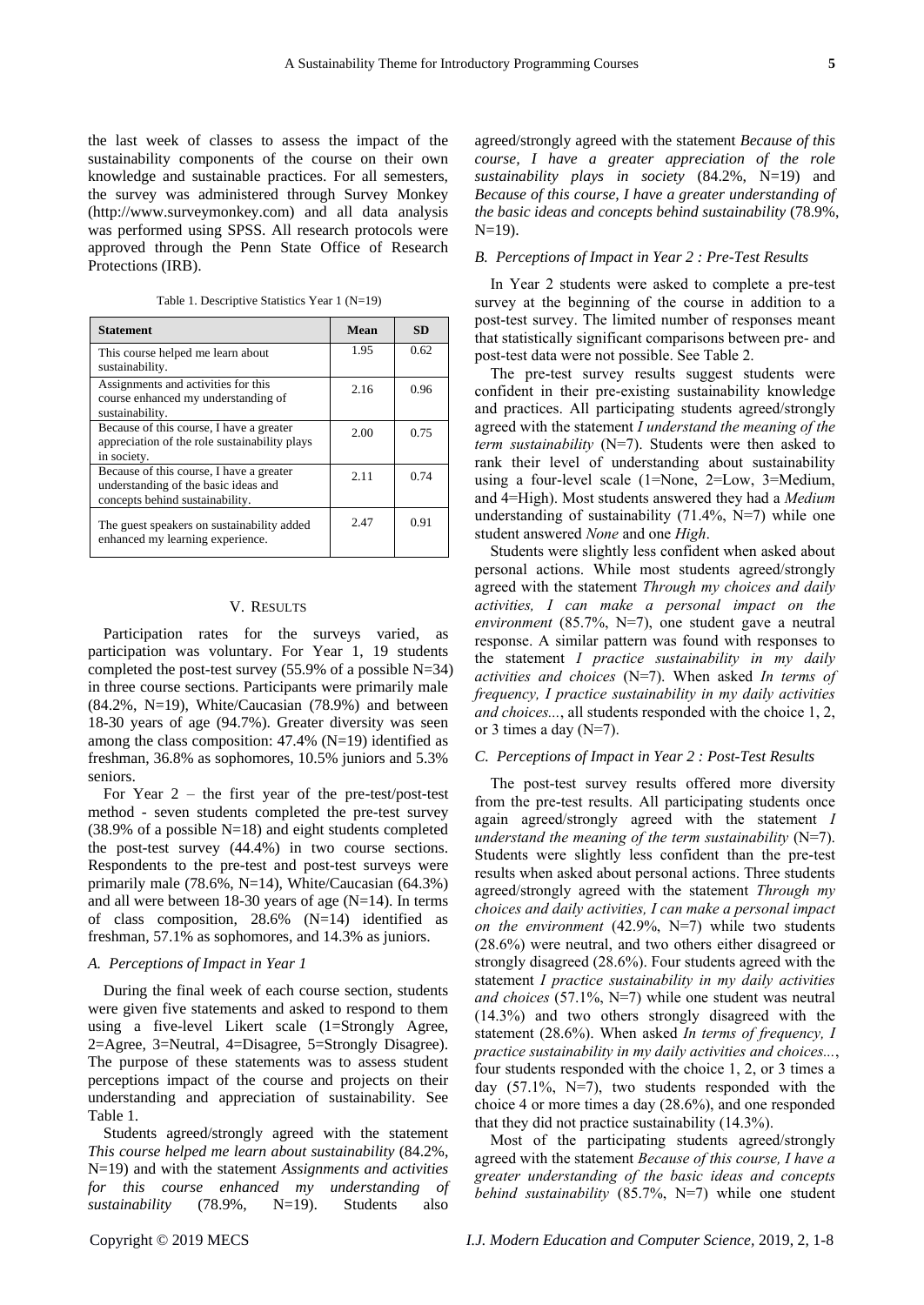responded as neutral. A similar pattern was borne out with the statement *Assignments and activities for this course enhanced my understanding of sustainability* (N=7): 85.7% of participating students agreed while one student responded as neutral. Six (85.7%, N=7) participating students also agreed with the statement *Because of this course, I have a greater appreciation of the role sustainability plays in society* though one student disagreed. When asked to rank their level of understanding about sustainability, students were almost equally split between a *Medium* understanding of sustainability (42.9%, N=7) and a *High* understanding of sustainability (57.1%).

Table 2. Descriptive Statistics Year 2 (N=7)

| <b>Statement</b>                                                                                                             | <b>Pre-Test</b> |           | <b>Post-Test</b> |           |
|------------------------------------------------------------------------------------------------------------------------------|-----------------|-----------|------------------|-----------|
|                                                                                                                              | Mean            | <b>SD</b> | Mean             | <b>SD</b> |
| I understand the meaning of<br>the term sustainability.                                                                      | 1.43            | 0.53      | 1.43             | 0.53      |
| I would rank my level of<br>understanding<br>about<br>sustainability as                                                      | 2.86            | 0.90      | 3.57             | 0.53      |
| Through my choices and<br>daily activities, I can make a<br>personal impact on<br>the<br>environment.                        | 1.71            | 0.76      | 2.86             | 1.35      |
| I practice sustainability in<br>my daily activities<br>and<br>choices                                                        | 2.00            | 0.58      | 3.00             | 1.41      |
| In terms of frequency, I<br>practice sustainability in my<br>daily<br>activities<br>and<br>choices                           | 2.00            | 0.00      | 2.14             | 0.69      |
| Assignments and activities<br>for this course enhanced my<br>understanding<br>of<br>sustainability.                          |                 |           | 1.86             | 0.69      |
| Because of this course, I<br>have a greater appreciation<br>of the role sustainability<br>plays in society.                  |                 |           | 2.14             | 0.90      |
| Because of this course, I<br>have a greater understanding<br>of the basic ideas and<br>behind<br>concepts<br>sustainability. |                 |           | 1.57             | 0.79      |

#### VI. DISCUSSION

The results presented here are encouraging but must be tempered with consideration of the limited number and relative homogeneity of the participants. In the first year (2015-2016), a majority of participating students reported that the course and its assignments helped them have a greater understanding and appreciation for sustainability. However, it was unclear whether students entered the courses with an understanding and/or appreciation of sustainability. Consequently, the addition of a pre-test survey in the second year was intended to identify

students' pre-existing perceptions about their sustainability knowledge and practices.

Pre-test survey results suggest that students in the second year (2016-2017) entered the course sections very confident in their sustainability knowledge, practices, and ability to make a personal environmental impact. However, the post-test results suggest a lessening of this confidence over the course of the semester. It is possible that the material presented via the sustainability-themed assignments made students more aware of sustainability and, thus, forced some reassessment of their own perceptions and practices, but data to support that contention is not available. On the positive side, post-test survey results indicated that participants felt the course and its assignments helped them have a greater understanding and appreciation for sustainability. However, the mean results (Table 2) are lesser than in Year 1, for three statements shared between the surveys.

## *A. Suggestions for Interested Faculty*

This pedagogical approach is a basic method for infusing sustainability concepts into introductory CS courses, but the approach does come with some caveats. A non-trivial amount of work was involved in researching and creating the projects; this situation was exacerbated by a lack of potential collaborator(s) within the host institution. Collaboration with other faculty, especially Science faculty, is recommended for those CS educators who may want to try a similar approach.

Despite the author's best efforts, additional guest speakers (beyond those previously mentioned) could not be secured in either year. For faculty and campuses who lack the expertise to provide guest speakers, the abundance of publicly available videos and tutorials on sustainability-related topics may be an acceptable alternative. In this case, it will be important for the course instructor(s) to educate themselves regarding the sustainability concepts relevant to the course and projects, even if only in a limited manner.

## *B. Limitations and Future Directions*

Limited enrollment in these courses means that statistically significant results are not possible, including correlational or pre/post comparisons. Longer-term data collection will be necessary to garner sufficient numbers of enrollees to permit more detailed statistical analysis, as enrollment in these courses has been consistent over the past several years. External validity is limited, given the scope of data collection (one campus and university) and the variety of factors that may impact students' preexisting knowledge of sustainability. Finally, the data presented here is limited in the sense that it is selfreported perceptions rather than objective data.

The author is continuing to develop a more robust and diverse set of sustainability-themed projects for these courses. Future work includes revising projects to create a closer tie between the background information provided and the programming problems. Future data collection will include more qualitative and formative instruments in order to better assess the impact of the sustainability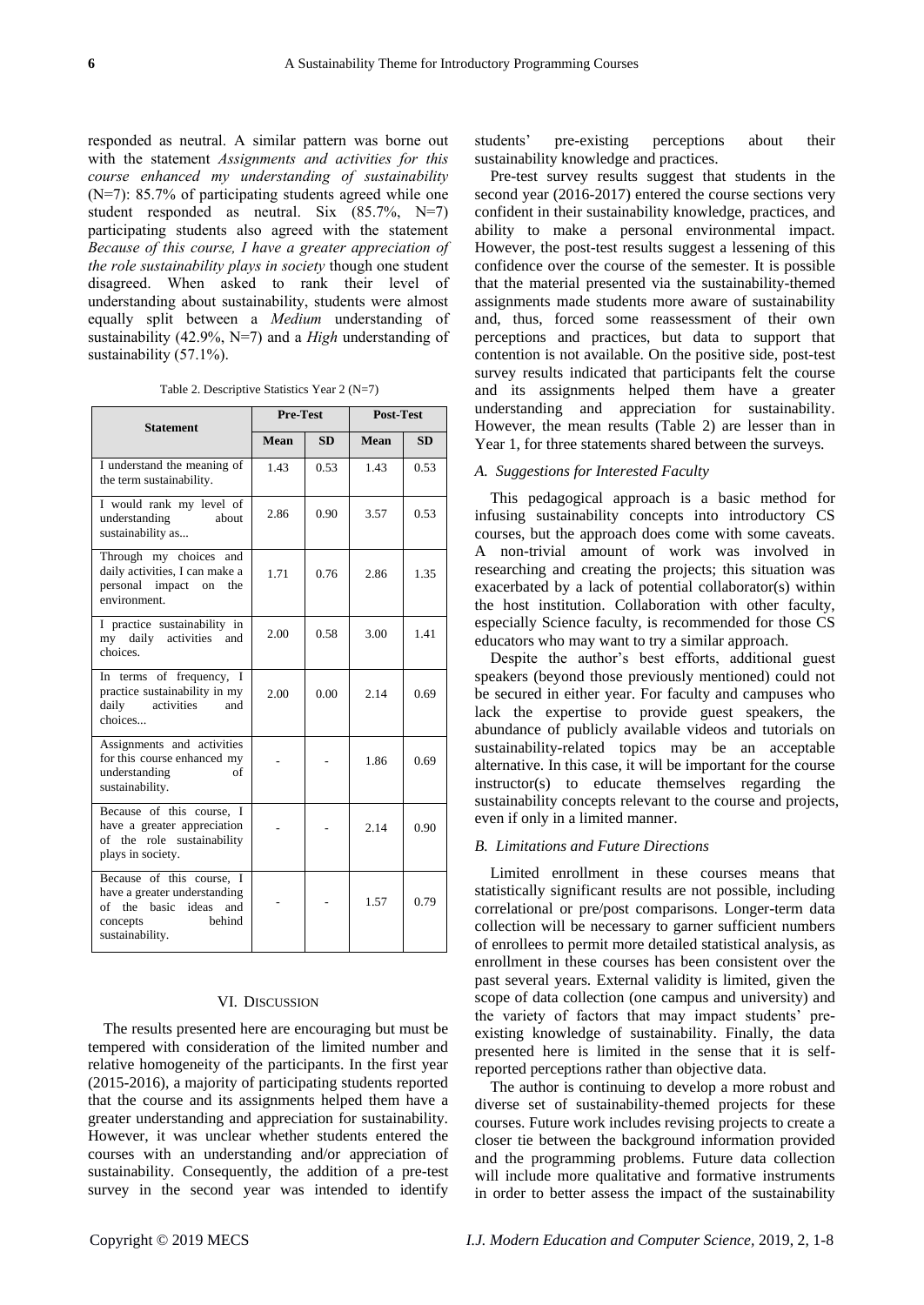projects on students' awareness of sustainability and their day-to-day practices.

An assessment of the long-term impact of these projects on major enrollment patterns (including student diversity) is also underway. The relative homogeneity of the participants in the preliminary study – by age  $(18-30)$ years old), gender (male), and race/ethnicity (White/Caucasian) – begs the question, how do we as CS/IS educators attract a more diverse set of students to the introductory course? While the approach described in this paper offers a potential means for enticing students into computing majors, it requires students to have *already enrolled in the introductory course*. In the future, efforts will be undertaken to strategically advertise the thematic approach, both through first-year student advising and through specific "sales pitches" in first-year seminar courses. The goal of these efforts is to attract a more diverse set of students into the introductory courses as well as the CS and IS majors.

### VII. CONCLUSION

The unique approach discussed in this paper integrates sustainability education into introductory CS and IS courses. By using programming projects themed around sustainability concepts, students have the ability to acquire knowledge and understanding of such concepts while still achieving traditional CS/IS learning outcomes. This lightweight, non-intrusive means of injecting sustainability into CS/IS courses also offers the potential to act as an attractant for new CS/IS majors. Integrating a socially relevant context provides students with engaging, tangible applications of foundational programming concepts (e.g. conditional selection, one-dimensional arrays) while introducing students to general sustainability concepts and problems.

The study discussed in this paper acts as a preliminary assessment of this novel approach. The initial feedback received from students has been generally positive, noting the perceived impact of the projects on their understanding of sustainability. More work is necessary, however, to integrate these concepts more fully into these courses, to overcome the limitations of the implementation context, and to more accurately assess the impact of these efforts on students' personal integration of sustainability practices.

#### ACKNOWLEDGMENTS

The author wishes to thank Tricia K. Clark, Penn State Berks, and Julie M. Meyer, Penn State Schuylkill, for their contributions to this project and to this paper. The author also wishes to thank previous reviewers of this paper for their comments and suggestions.

#### **REFERENCES**

[1] Brundtland, G. Report of the World Commission on environment and development: our common future. 1987, United Nations.

- [2] Penn State University. 2017. What is Sustainability? http://sustainability.psu.edu/.
- [3] United States Environmental Protection Agency. [n.d.]. Sustainability. https://www.epa.gov/sustainability.
- [4] ABET. 2015. Criteria for Accrediting Engineering Programs. http://www.abet.org/wpcontent/uploads/2015/10/E001-16-17-EAC-Criteria-10- 20-15.pdf.
- [5] ABET. 2015. Criteria for Accrediting Computing Programs. http://www.abet.org/wpcontent/uploads/2016/09/C001-16-17-CAC-Criteria-10- 15-15.pdf.
- [6] Abernethy, K. and Treu, K. "Integrating sustainability across the computer science curriculum." *Journal of Computing Sciences in Colleges* 30, no. 2 (2014): 220-228.
- [7] Felgendreher, S., and Löfgren, Å. "Higher education for sustainability: can education affect moral perceptions?." *Environmental Education Research* 24, no. 4 (2018): 479- 491.
- [8] Cai, Y. "Integrating sustainability into undergraduate computing education." In *Proceedings of the 41st ACM technical symposium on Computer Science Education* pp. 524-528, ACM, 2010.
- [9] Erkan, A., Pfaff, T., Hamilton, J., and Rogers, M. "Sustainability themed problem solving in data structures and algorithms." In *Proceedings of the 43rd ACM technical symposium on Computer Science Education*, pp. 9-14. ACM, 2012.
- [10] Hamilton, M. "Learning and Teaching Computing Sustainability." In Proceedings of the 2015 ACM Conference on Innovation and Technology in Computer Science Education, pp. 338-338. ACM, 2015.
- [11] Penzenstadler, B., and Bauer, V. "Jumpstart sustainability in seminars: hands-on experiences in class." In *Proceedings of Second Computer Science Education Research Conference*, pp. 37-44. ACM, 2012.
- [12] Mann, S., Muller, L., Davis, J., Roda, C., and Young, A. "Computing and sustainability: evaluating resources for educators." *ACM SIGCSE Bulletin* 41, no. 4 (2010): 144- 155.
- [13] Roberts, E., Camp, T., Culler, D., Isbell, C., and Tims, J. "Rising CS Enrollments: Meeting the Challenges." In *Proceedings of the 49th ACM Technical Symposium on Computer Science Education* pp. 539-540. ACM, 2011.
- [14] Guzdial, M. "A media computation course for nonmajors." *ACM SIGCSE Bulletin* 35, no. 3 (2003): 104-108.
- [15] Rebelsky, S., Davis, J., and Weinman, J. "Building knowledge and confidence with mediascripting: a successful interdisciplinary approach to CS1." In *Proceeding of the 44th ACM technical symposium on Computer Science Education*, pp. 483-488. ACM, 2013.
- [16] Lorenzen, T., and Sattar, A. "Objects first using Alice to introduce object constructs in CS1." *ACM SIGCSE Bulletin* 40, no. 2 (2008): 62-64.
- [17] Greenberg, I., Kumar, D., and Xu, D. "Creative coding and visual portfolios for CS1." In *Proceedings of the 43rd ACM technical symposium on Computer Science Education*, pp. 247-252. ACM, 2012.
- [18] Lim, D. "Lights... camera... computer science: using films to introduce computer science to non-majors." *Journal of Computing Sciences in Colleges* 23, no. 5 (2008): 58-64.
- [19] Baird, B. "Web design: interface to the liberal arts." *Journal of Computing Sciences in Colleges* 21, no. 6 (2006): 14-19.
- [20] Summet, J., Kumar, D., O'Hara, K., Walker, D., Ni, L., Blank, D., and Balch, T. "Personalizing CS1 with robots." *ACM SIGCSE Bulletin* 41, no. 1 (2009): 433-437.